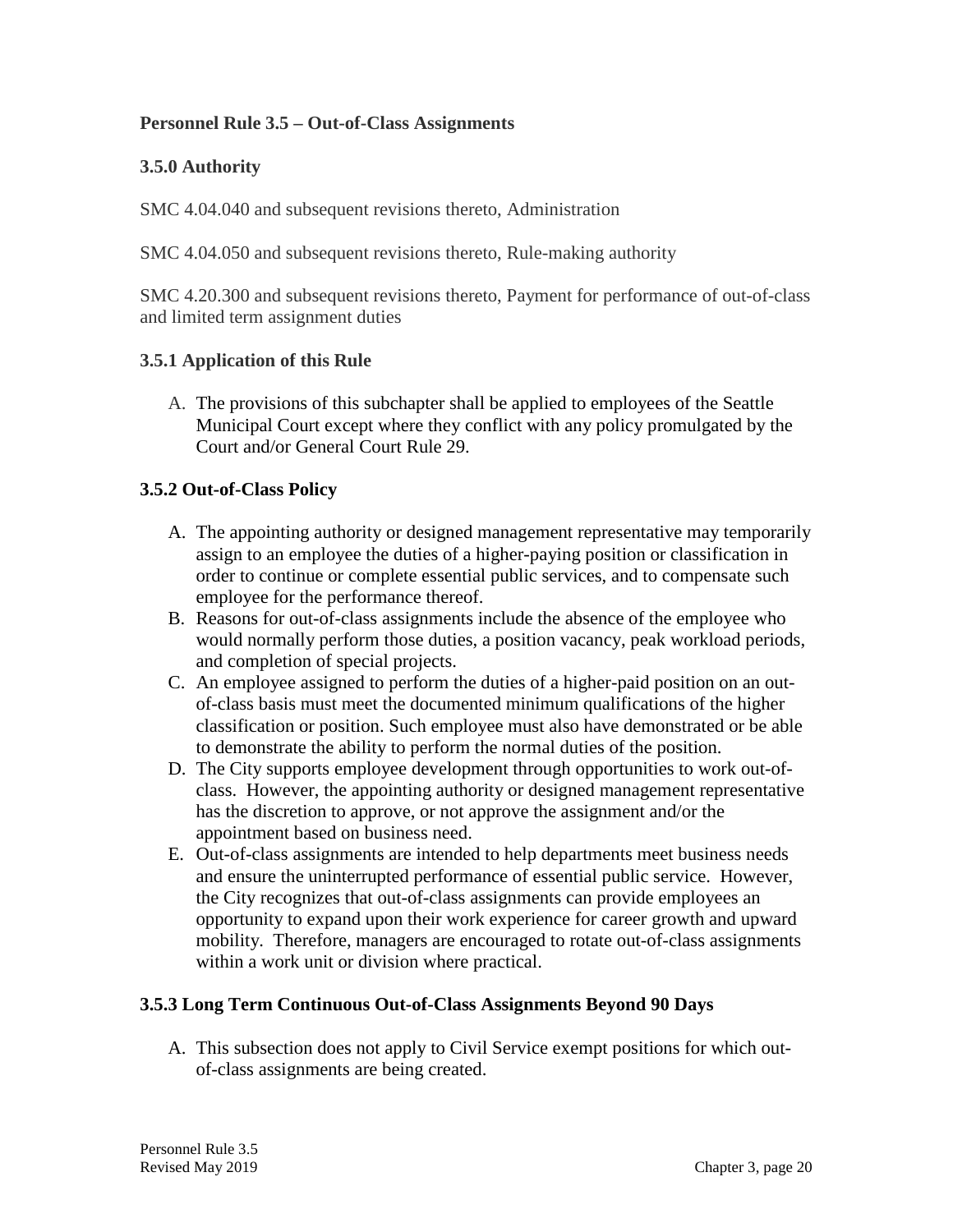- B. To help ensure that employees have meaningful opportunities to gain access to out-of-class assignments, continuous out-of-class assignments reasonably expected to last beyond 90 days shall be advertised for a minimum of five business days.
- C. The department shall determine whether to advertise the assignment within the originating work unit, division or department first, before broadening the search to other city departments. This determination should be based on business need and whether there are qualified internal applicants.
- D. All advertisements shall be distributed or posted in a manner reasonably accessible to the employees. If a department determines to broaden its search to other city departments, then the department shall advertise the opportunity as an out-of-class assignment on the City's Opportunity for Advancement system.
- E. The advertisement must minimally contain:
	- 1. The estimated duration of the assignment, along with the expected start and end date,
	- 2. A description of the work to be performed in the assignment,
	- 3. The minimum qualifications for the assignment,
	- 4. The desired resume/reference materials or statement of interest, and
	- 5. The deadline for submission of materials.
- F. The department must inform interested candidates of the selection decision and if requested, provide feedback.

## **3.5.4 Compensation for Out-of-Class Assignments**

- A. When the out-of-class assignment is to a title in the Step Progression Pay Program, the employee shall receive the step associated with the higher-paying title which provides an increase closest to but not less than the equivalent of 1 salary step over the employee's primary rate of pay, not to exceed the maximum pay rate of the higher-paying title, while performing out-of-class duties.
- B. When the out-of-class assignment is to a title in a discretionary pay program, the employee shall be paid using the out-of-class job codes and pay structures established for the program. The appointing authority or designed management representative may approve a pay increase larger than 4% when a higher pay rate is appropriate for the duties assigned.
- C. The appointing authority or designed management representative may assign to an employee whose position is compensated under a discretionary pay program duties associated with another position in the same pay zone, and may temporarily adjust such employee's salary in accordance with the base salary-setting rules associated with that program.
- D. With the exception of sick leave, an employee is not eligible for payment at the out-of-class rate of pay for hours on regular pay status but not worked (e.g., vacation or holidays); however, such hours shall not be deemed to have interrupted a "continuous out-of-class assignment". Employees who use sick leave to cover an absence while assigned to work out-of-class shall be paid for such absences at their out-of-class rate of pay.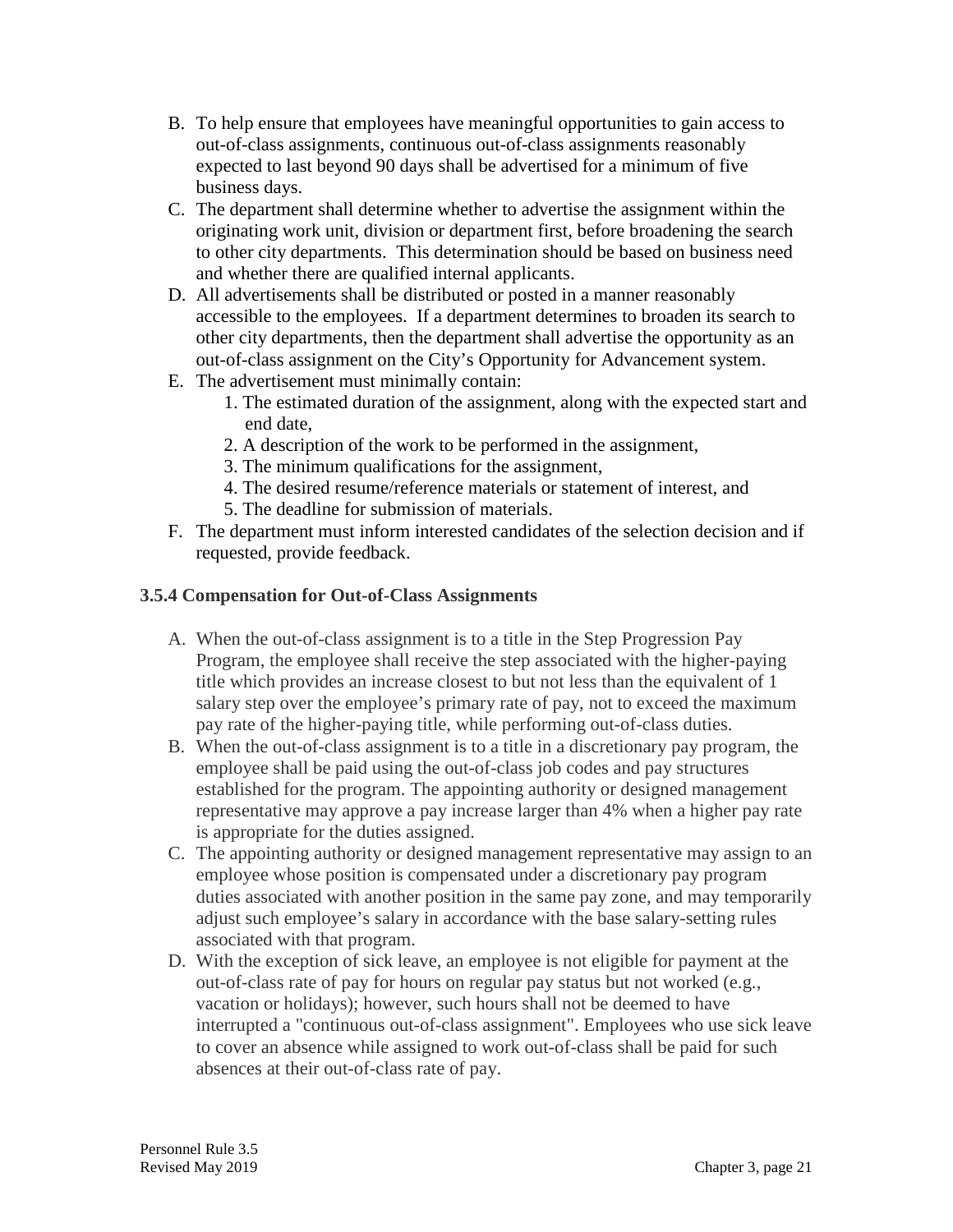- E. An employee whose position is assigned to the Step Progression Pay Program who is paid at the out-of-class rate shall receive credit for step advancement in the out-of-class title as follows:
	- 1. One step increase, or the equivalent thereof, not to exceed the maximum pay rate of the higher-paying title, after each 2088 cumulative straighttime hours of actual service in the out-of-class title, unless the employee has, within the previous 12 months, received a pay increase in the out-ofclass assignment as a result of step progression in their primary position.
	- 2. An additional step increase for each 2088 cumulative straight-time hours of actual service in the higher-paying title, not to exceed the maximum pay rate of the higher-paying title.
- F. An hourly employee who works out-of-class in a salaried title shall earn 1 day of executive leave for every 520 cumulative hours worked in such position or positions. The appointing authority or designed management representative may approve up to 6 days of merit leave per year for an hourly employee who works out-of-class in a salaried position, regardless of the length of such assignment(s). An hourly employee working out-of-class in a salaried title is not eligible for overtime compensation, regardless of whether the duties performed after the overtime threshold is passed are associated with an hourly or salaried title.
- G. An employee who is assigned out-of-class to a title in a compensation program that provides for performance payments is not eligible for participation in the performance pay program.
- H. A salaried employee who works out-of-class in an hourly position shall be eligible for overtime compensation for hours worked beyond 40 in a workweek.

# **3.5.5 Out-of-Class Thresholds**

- A. Hourly employees assigned to work out-of-class must perform the duties of a higher-paying position for a minimum of 4 consecutive hours to be eligible for payment at the higher rate.
- B. Salaried employees on an out-of-class assignment must perform the duties of a higher-paying position for a minimum of 2 consecutive work weeks to be eligible for compensation for the higher-paying duties.
- C. Out-of-class assignments are limited to 6 months, unless extended by the department head. Out-of-class assignments of non-represented employees to positions represented under the terms of a collective bargaining agreement are subject to any out-of-class assignment limitation and extension provisions of the agreement.

# **3.5.6 Classification**

A. Upon receipt of a classification determination report signed by the Seattle Human Resources Director which upgrades a position to an existing title, the appointing authority or designed management representative shall use an out-of-class assignment as a mechanism to pay the position incumbent at the proper rate pending implementation of the classification action. The employee should be